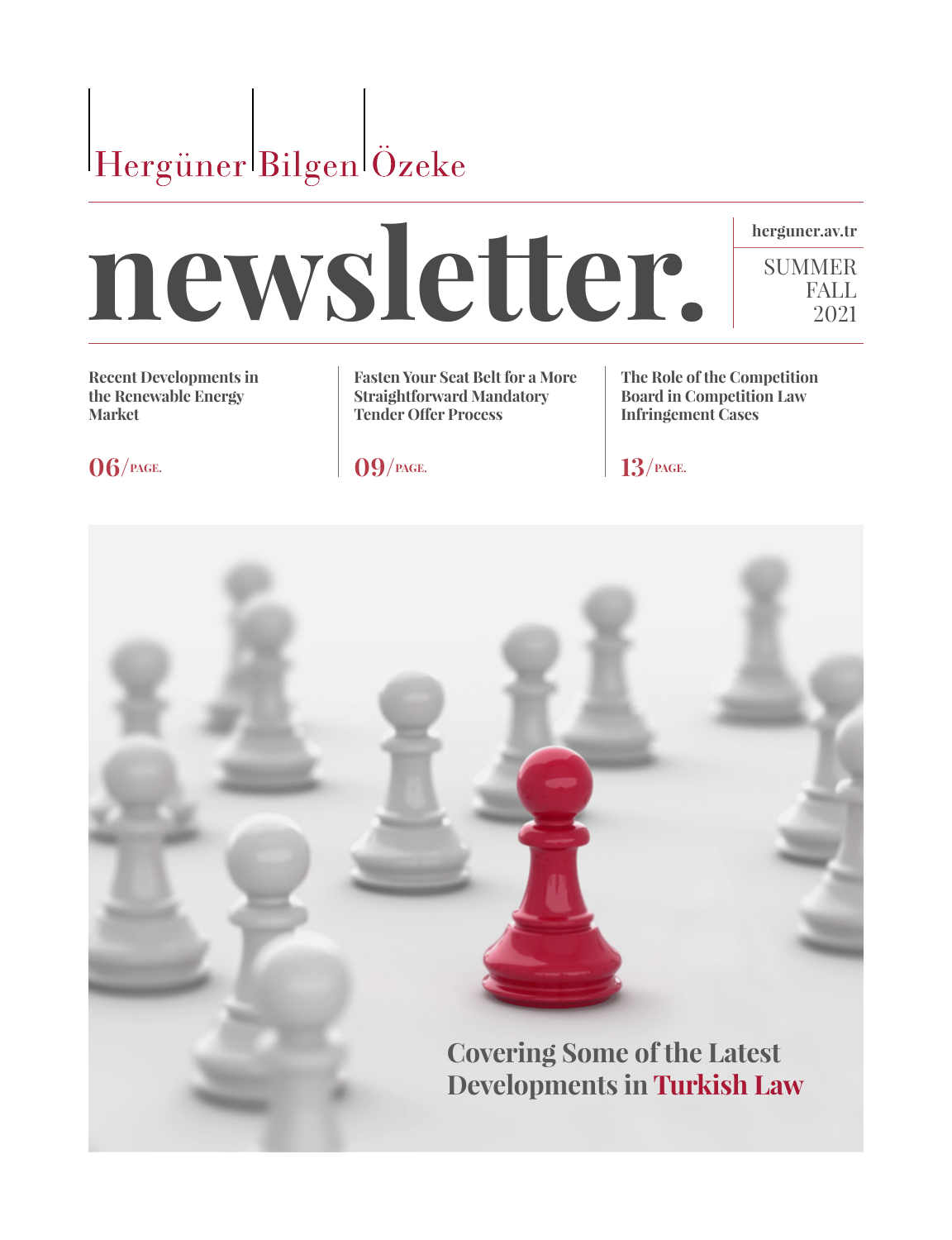# **09.**

### **An Overview of Third-Party Funding in the 2021 ICC Arbitration Rules**

*The 2021 Arbitration Rules of the International Chamber of Commerce ("ICC") entered into force on 1 January 2021, introducing new measures in an effort to maintain a more transparent arbitration environment by ensuring the independence and impartiality of arbitral tribunals.* 

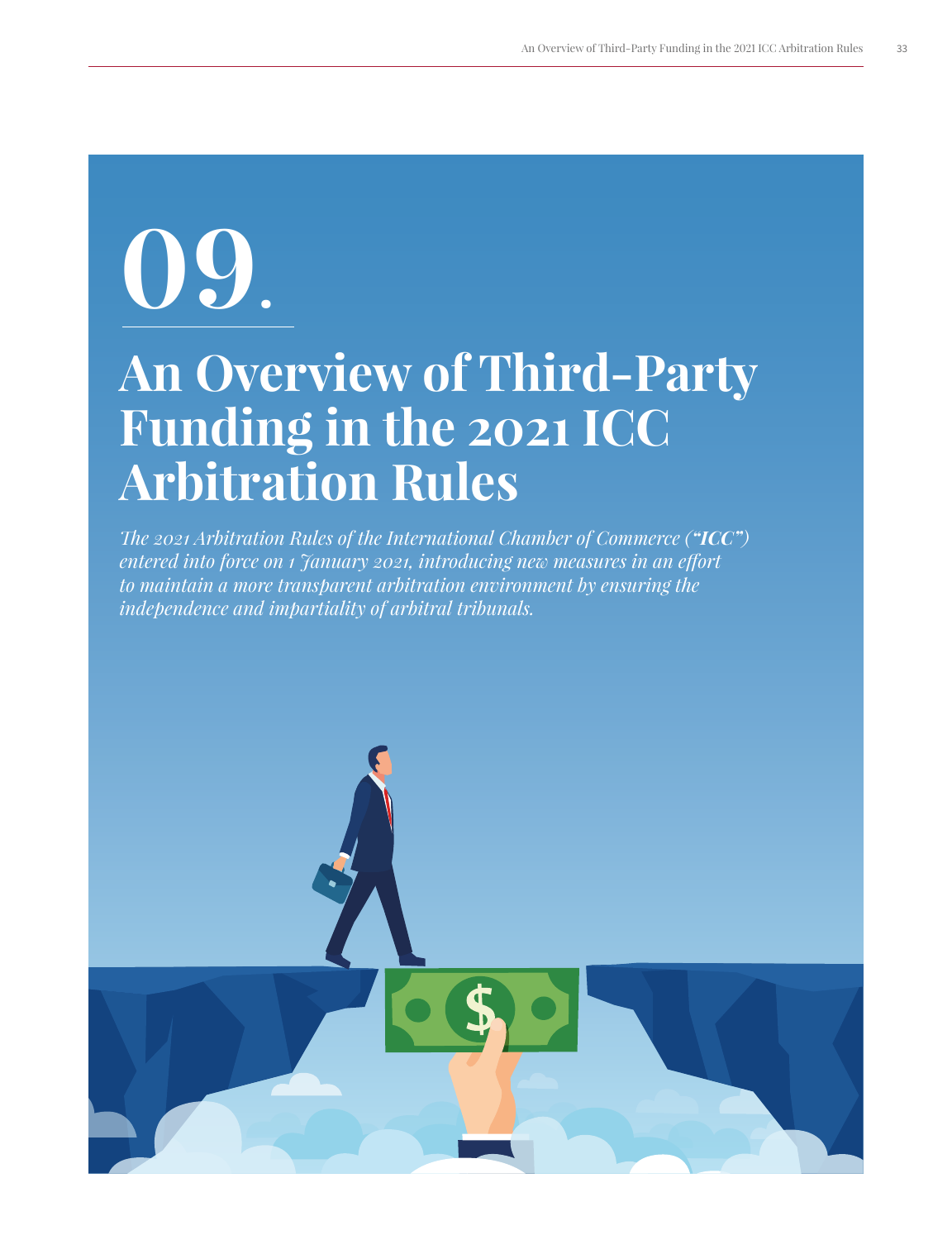One of these measures includes the disclosure of third-party funding **("TPF"**) arrangements to the ICC Secretariat, arbitral tribunal, and other parties, as Article 11(7) of the 2021 ICC Arbitration Rules reads *"…each party must promptly inform the Secretariat, the arbitral tribunal and the other parties, of the existence and identity of any non-party which has entered into an arrangement for the funding of claims of defences and under which it has an economic interest in the outcome of the arbitration."<sup>1</sup>*

In this article, we will introduce you to the concept of TPF and discuss the arguments in favor of and against its use in the, to some extent, revolutionary new regulation.

#### **The Concept and its Historical Background**

The origins of TPF interestingly date back to the Middle Ages in England where wealthy nobles supported parties in litigation by providing funds independent of the merits of the case in order to stay ahead of their competitors and to offer a source of revenue.<sup>2</sup> Afterwards, such practices were strictly prohibited for violating the doctrine of "providing financial assistance to a party to a dispute without taking an interest in the outcome and without an expectation of receiving a share of that party's recovery."<sup>3</sup> Over time, this doctrine has been decriminalized, and in most jurisdictions, no longer falls within the scope of public policy considerations.<sup>4</sup>

Although TPF is not a new concept, no unanimous definition for what constitutes TPF has been adopted as of yet. However, several institutions have already defined this concept and acknowledged its existence. For instance, Article 8.1, Section A of the Comprehensive and Economic Trade Agreement (**"CETA"**) 5 has defined TPF as *"any funding provided by a natural or legal person who is not a party to the dispute but who enters into an agreement with a disputing party in order to finance part or all of the cost of the proceedings* 

*either through a donation or grant, or in return for remuneration dependent on the outcome of the dispute."* In addition, the Explanation to the General Standard 6(b) of the IBA Guidelines on Conflicts of Interest in International Arbitration (2014) states that *"the term 'third-party funder' refer to any person or entity that is contributing funds, or other material support, to the prosecution or defence of the case and that has a direct economic interest in, or a duty to indemnify a party, for, the award to be rendered in arbitration."* In light of these definitions, TPF can be defined as a system by which one of the parties' arbitration costs is financed through a third-party (bank, hedge fund, insurance company, or any other entity or individual that funds the case as a part of their investment) to the arbitration proceedings, partially or completely, on the condition of receiving remuneration if the case is successful. It is worth noting that even though Turkish legislation, including the Turkish Civil Code of Procedure<sup>6</sup> and the Turkish International Arbitration Law,<sup>7</sup> does not include a definition of TPF, no obstacle exists for its use in Turkey as long as the lending relationship is in compliance with the financial legislation, even if there is no well-established practice yet. With the new amendment, the 2021 ICC Arbitration Rules join the few regulations that expressly regulate TPF, alongside CETA, the IBA Guidelines on Conflicts of Interest in International Arbitration, the Arbitration Rules of the Milan Chamber of Arbitration, and the Investment Arbitration Rules of the Singapore International Arbitration Center.

#### **The Scope of TPF Disclosures under the 2021 ICC Arbitration Rules**

As per the newly added paragraph (7) to Article 11 of the 2021 ICC Arbitration Rules, a third-party funder is identified as a *"non-party which has entered into an arrangement for the funding of claims or defences and under which it has an economic interest in the outcome of the arbitration,"* and parties must inform *"the* 

*Secretariat, the arbitral tribunal and the other parties"* of *"the existence and identity"* of the third-party funder's existence.

The reason behind this provision is *"to assist prospective arbitrators and arbitrators in complying with their duties under Articles 11(2) and 11(3)."* Articles 11(2) and 11(3) regulate the arbitrators' duty to disclose any facts or circumstances concerning the arbitrator's impartiality or independence. Thereby, this provision serves the purpose of precluding any possible conflicts of interest between the arbitrators and the funded party by obliging the funded party to disclose the TPF arrangement.

Furthermore, Article 11(7) mandates that such disclosure must be made to *"the Secretariat, the arbitral tribunal and the other parties"* in order to ensure that any party that may challenge an arbitrator does so as soon as possible and the disclosure shall be made in a prompt manner for the arbitral tribunal to be immediately constituted.

Finally, the scope of disclosure has been limited to *"the existence and identity"* of the third-party funder. The wording of the provision clearly does not order the funded party to provide the funding agreement as a whole in order to avoid any confidentiality concerns of the funded party as the identity of the third-party funder shall suffice to determine any possible conflicts with the arbitrators.

#### **Benefits of disclosing TPF in Accordance with the 2021 ICC Arbitration Rules**

An impartial and independent arbitral tribunal is undoubtedly one of the most fundamental elements of a transparent arbitration environment. Impartiality means that the "arbitrator should not privilege one party and should not have any prejudgment regarding the question in dispute," whereas independence means that "the arbitrator should not have any actual or past dependent relationship with

2 Osmanoğlu, Burcu, Third-Party Funding in International Commercial Arbitration and Arbitrator Conflict of Interest, Kluwer Law Int'l 2015; 21/3, 2015, page 325 - 250.

<sup>1</sup> ICC 2021 Arbitration Rules, last accessed on 29 March 2021, at <<https://iccwbo.org/dispute-resolution-services/arbitration/rules-of-arbitration/>>

<sup>3</sup> Goldsmith Aren et all, Third-Party Funding in International Arbitration: Everything you wanted to know (but were afraid to ask), Int'l Bus. L.J. 53, 2012.

<sup>4</sup> Nieuwveld, Lisa Bench et all, Third-Party Funding in International Arbitration, Kluwer Law Int'l, 2012.

<sup>5</sup> CETA is a free-trade agreement between Canada, the European Union, and its member states, eliminating 98% of the tariffs between Canada and the EU.

<sup>6</sup> Official Gazette 27836 4 February 2011.

<sup>7</sup> Official Gazette 24453 5 July 2001.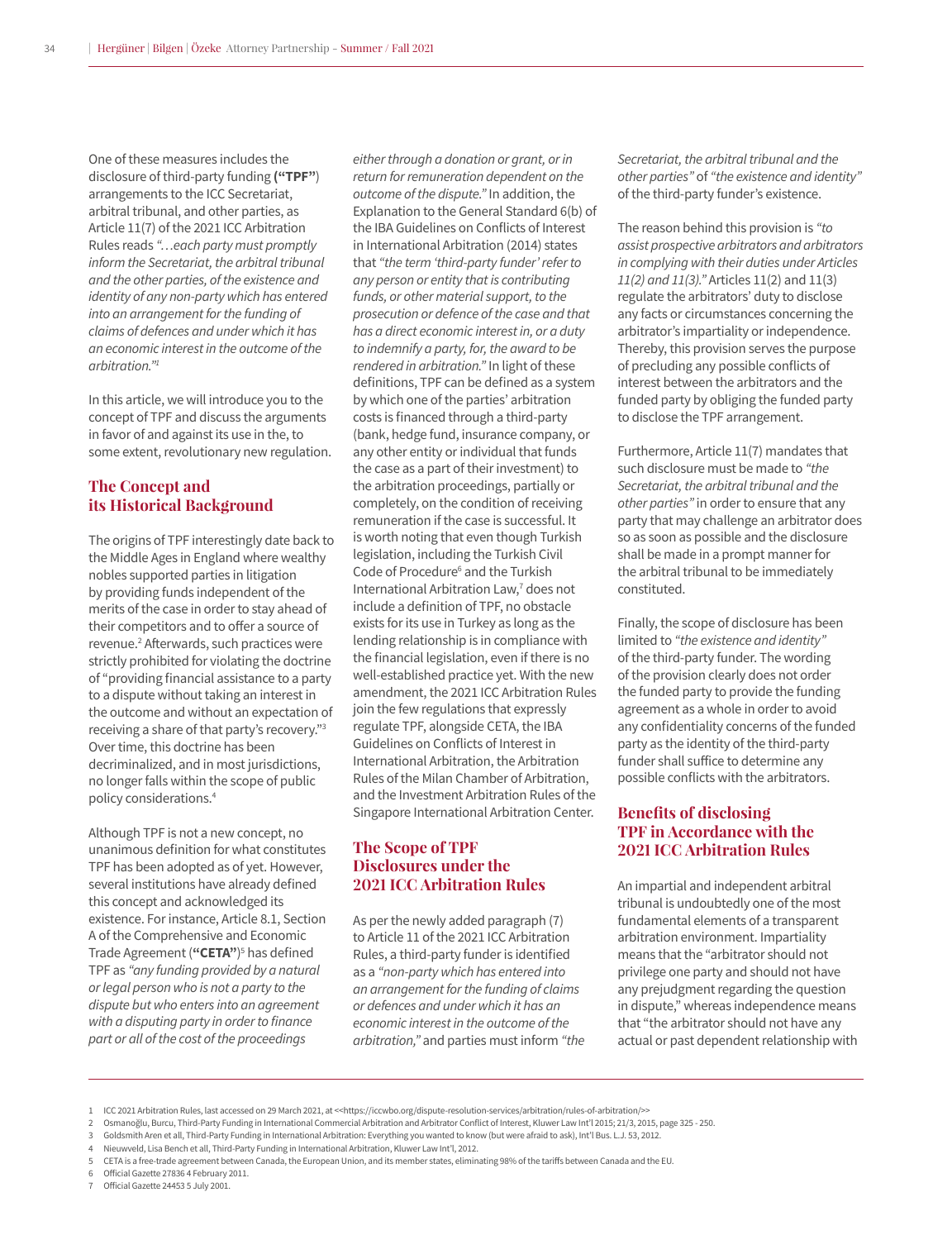the parties of a nature to influence the arbitrator's judgment freedom."<sup>8</sup> Nearly all arbitration laws and rules<sup>9</sup> clearly make reference to how a lack of impartiality and independence may lead to a challenge and/ or removal of the arbitrator for endangering the valid constitution of the tribunal as well as the challenge, which may result in the setting aside or unenforceability of the award.

If an arbitrator has an ongoing or previous relationship with the disclosed funder of a party, the arbitrator will have the duty to disclose this potential conflict pursuant to Article 11(2) or 11(3) of the 2021 ICC Arbitration Rules, depending on the time of the disclosure. Disclosure can help prevent potential conflicts of interest arising late in the process and will ensure full transparency. Therefore, the new Article 11(7) adopted by the ICC prevents arbitrators from stepping down after a significant part of the arbitration has already been completed by avoiding late acknowledgment of the TPF, and thus, aims to achieve greater time efficiency. Disclosure of TPF also mitigates the risk of challenges to or the unenforceability of an award, thereby setting a barrier for court intervention and public repercussion.

While it is a fact that TPF assists individuals with no financial means to pursue their claims against wealthy defendants and is used as a tool for parties to access justice equivalently, third-party funders are merely investors expecting a return. Depending on the agreement between the third-party funder and the funded party, the funder may retain constant control over the claimant's case strategy, give directions, select counsel for the representation, and even lead the proceeding on its own behind the scene. This may impact the procedural flow of the arbitral proceeding as internal disagreements over strategy may delay the proceedings and increase the costs that the parties will be required to cover in the end.<sup>10</sup> However, when TPF is disclosed, the arbitral tribunal will be able to better assess the conduct of the parties and any outside influencers in order to prevent expensive procedural delays.

Finally, the presence of a third-party funder is a strong indicator that the losing party will not be able to afford the winning party's costs. Accordingly, knowing a funder's involvement will guide each party in the dispute to decide whether to seek security for costs. For example, in an arbitration case heard by an ICSID tribunal, a respondent requested security for costs claiming that the claimant would not be able to cover the costs rendered against it since it was in a difficult financial situation and was being funded by a third-party. The tribunal considered these aspects and ordered the claimant to pay security for costs in the form of an irrevocable bank guarantee.<sup>11</sup> This award depicts a direct correlation between the presence of TPF and ordering security for costs. Arbitrators may render more grounded awards if they are aware of the existence of a TPF arrangement. In light of the above, it can be concluded that disclosure of a TPF arrangement will likely be welcomed from various perspectives.

#### **Possible drawbacks of disclosing TPF in accordance with the 2021 ICC Arbitration Rules**

Even though the wording of Article 11(7) of the 2021 ICC Arbitration Rules only requires parties to inform the Secretariat, the arbitral tribunal, and the other parties regarding of mere existence of a thirdparty arrangement, the assessment of potential conflicts of interest may make it necessary to consider the exact terms of the funding agreement as a whole by the arbitral tribunal or by the court at the time of setting aside proceedings. This will give rise to confidentiality issues not only for the funded party but even from the funder's perspective. Funders might be worried that the tribunal will adversely impose some or all of the proceeding's cost on the funded party, so knowledge of the funder's economic support may shape the behavior of the counter party during the proceedings. Finally, the funder may be concerned with its public image if the party it funds is found to have operated below the standards of business, ethical, or human right practices.<sup>12</sup>

*In the case Waterhouse v. Contractors Bonding Limited, after discovering that the claimant had obtained litigation funding, the respondent requested full disclosure of the litigation funding agreement. The High Court of Auckland ordered disclosure of the litigation funding agreement for its own inspection, and subsequently, found nothing in the agreement warranting its disclosure. Yet, the Supreme Court of New Zealand requested disclosure of the details of the funding agreement to the non-funded party to clarify whether this agreement gives rise to an abuse of process. Waterhouse v. Contractors Bonding Limited, Supreme Court of New Zealand, Judgment of 20 September 2013, NZSC 89, para. 6 last accessed on 29 March 2021 at <<https:// www.courtsofnz.govt.nz/assets/ cases/2013/sc-66-2012-waterhousev-contractors-bonding.pdf>>.* 

Ultimately, even though the aforementioned provision obliges the parties to disclose TPF by inserting the term "must" into its wording, there is still a risk that the funded party may not perform its obligation to inform and could hide the TPF relationship. Therefore, the enforcement of this provision is left at the parties' discretion and good faith since there is no inspection mechanism to prove otherwise. Thus, this regulation may not be sufficient to ensure independence and impartiality of the arbitral tribunal on its own and may not provide the expected utility. However, we envisage that this new provision will strengthen TPF's place in the arbitration community and the evolution of arbitration as a more transparent dispute resolution mechanism.

*S. Aslı Budak - Şule Uluç - İdil Naz Arda*

<sup>8</sup> Julian D.M. Law, Loukas A. Mistelis & Stefan Michale Kröll, Comparative International Commercial Arbitration, Kluwer Law Int'l, 2003.

<sup>9</sup> Article 14 of the 2021 ICC Arbitration Rules, Article 10(3) of the LCIA Arbitration Rules, Article V(d) of the New York Convention.

<sup>10</sup> Shaw, Gary J., Third-party funding in investment arbitration: how non-disclosure can cause harm for the sake of profit, Arbitrational International, 2016, page 1-12.

<sup>11</sup> RSM Production Corporation v. Saint Lucia, ICSID Case No. ARB/12/10, last accessed on 29 March 2021 at << https://icsid.worldbank.org/cases/case-database/case-detail?CaseNo=ARB/12/10>>

<sup>12</sup> Shaw, supra note 10, page 7.